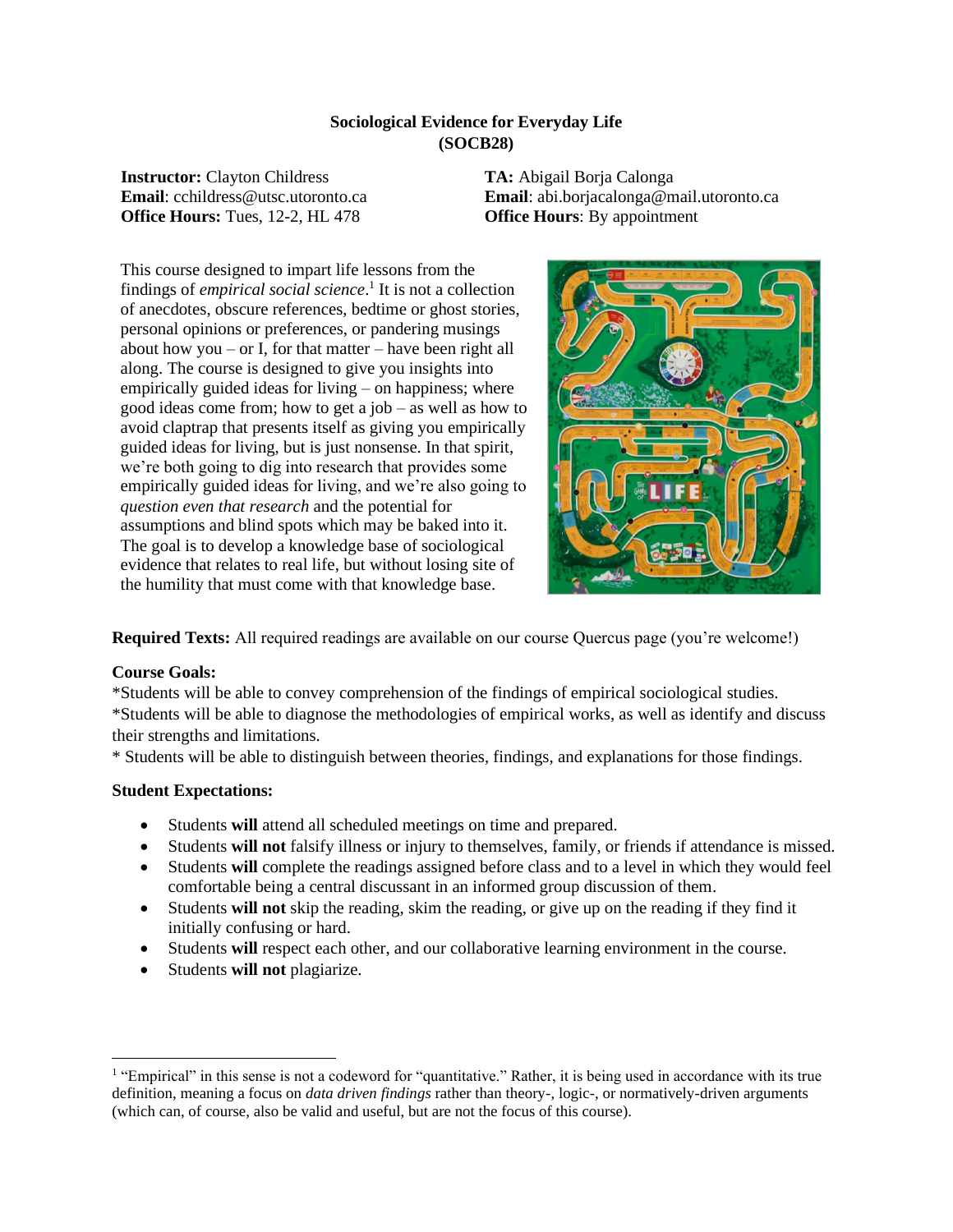### **Assignments and Grade Breakdown:**

**Reading Quizzes – 10%:** Every week at exactly 11 minutes after the hour there will be a reading quiz administered through [https://kahoot.it/.](https://kahoot.it/) Students will enter their **last name followed by the first two letters of their first name** as it appears on their student ID (failure to correctly enter your information will result in a zero score). The lowest score from the semester will be dropped.

**Tutorial Engagement – 10%:** Showing up to tutorial is the minimum expectation. Please see the "In-Class Expectations" section below for what engagement in your tutorial section means.

**Article Analyses – 15%:** Twice during the semester students will write a 500-750 word analysis of the findings and methods of an assigned article. Instructions for this can be found on the course Quercus page.

**Midterm Exam – 30%:** Toward the middle of the semester students will take a mixed-modality (multiple choice, short answer, fill-in-the-blank) midterm exam.

**Final Exam – 30%:** At the end of the semester students will take a mixed-modality (multiple choice, short answer, fill-in-the-blank) final exam. About 85% of the material will come from the second half of the course.

### **University of Toronto: What Grades Mean**

All grading in this course abides by the University of Toronto's grading policy. Fractional final grades will be rounded up from the tenths column  $(>=)$ . Save for this standardized adjustment grades will under no circumstances be changed for being "close." The standard grade cut-points can be found at http://www.writing.utoronto.ca/advice/general/grading-policy.

### **In-Class Expectations**

Mere "participation" – how much you do or don't talk, sit up or fall asleep – isn't really what most of us want from our students. Instead, most of us hope to see students accept our invitation to "the life of mind" by adopting a "scholarly attitude." Having a "scholarly attitude" involves developing intellectual curiosity and a genuine engagement with the ideas presented in the course. Students with a scholarly attitude take the student role seriously and demonstrate their commitment to academic pursuits by actively engaging in the material, reflecting deeply on the readings, raising thoughtful questions and comments in class, bringing unsolicited materials to share that are directly relevant to the topics being covered, come early and/or stay late to raise their own questions about the material, and generally go above and beyond the requirements of the course. Students who lack a scholarly attitude passively complete the readings and responses, occasionally engage in other activities during lecture (playing with phones, texting, daydreaming, and so on), and are primarily concerned with obtaining a particular grade in the course. Having a "scholarly attitude" is rewarded in many small and large ways.

#### **Cellphones and Laptops in Class**

After the reading quiz cellphones should be turned off or to vibrate. When facing the board laptops are allowed to the furthest left side of the room. If there are no more seats available all the way to the left please sit one-row over. If you are using a laptop and there are still seats to your right I will ask you to move over.

The reason for this policy is because a wealth of research suggests that both directed and non-directed laptop use in postsecondary education significantly weakens student performance. The effect is large enough to drop the user's grade from a B+ to a B-. For directed use, the speed of typing on a laptop prevents students from processing and adjudicating main points in the note-taking process, thereby weakening their knowledge acquisition and retention. Hand-writing your notes is better for your grasp and retention of material.

## **Assorted Policies having to do with Email**

Email is a good tool for information or a question that requires two or less sentences to communicate, and two or less sentences to answer. For anything longer than this please speak to me during the break, before or after class, or during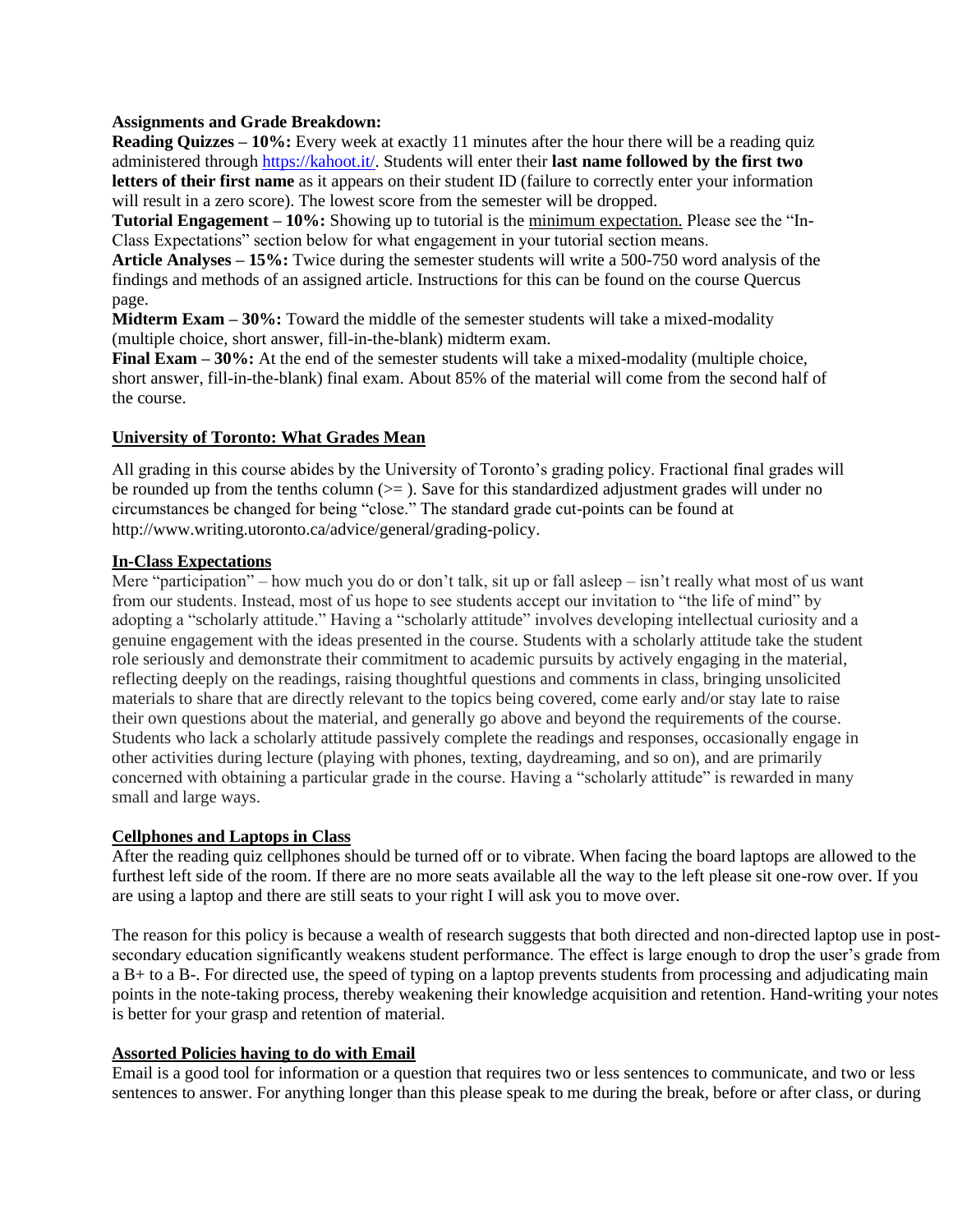office hours. Email the TA with any questions about the course. Questions that are not emailed to the TA will either be forwarded to the TA or deleted. Questions that are answered in the syllabus will be responded to with the word "syllabus." Your emails will be responded to within 48 hours, not including weekends. If your question has not been responded to in 48 hours, please forward it to me after that period. Do not expect a response outside of normal business hours (e.g. a question emailed on Friday night will be responded to by the end of the working day on Tuesday).

## **Late Work Policy**

Late work without a medical exemption form from the registrar that has been filled out by your medical professional will, in all cases, by docked ½ grade (e.g. "A" to "A-" for each 24 hour period it is late, and starting at the time it is due.

# **Turnitin**

Students will be required to submit their course essays to Turnitin.com for a review of textual similarity and detection of possible plagiarism. In doing so, students will allow their essays to be included as source documents in the Turnitin.com reference database, where they will be used solely for the purpose of detecting plagiarism. The terms that apply to the University's use of the Turnitin.com service are described on the Turnitin.com web site.

# **Writing Standards**

Writing is an important skill that can be used to communicate effectively. As is the case with any skill, one gets better with practice. The UTSC Writing Centre is an excellent resource available to every UTSC student. I suggest that students make use of this valuable resource. Please take a look at the link: http://www.utsc.utoronto.ca/courses/calendar07/Writing\_at\_U\_of\_T\_Scarborough.html#

# **Academic Integrity**

Academic integrity is essential to the pursuit of learning and scholarship in a university, and to ensuring that a degree from the University of Toronto is a strong signal of each student's individual academic achievement. As a result, the University treats cases of cheating and plagiarism very seriously. The University of Toronto's Code of Behaviour on Academic Matters [\(http://www.governingcouncil.utoronto.ca/policies/behaveac.htm\)](http://www.governingcouncil.utoronto.ca/policies/behaveac.htm) outlines the behaviours that constitute academic dishonesty and the processes for addressing academic offences.

All suspected cases of academic dishonesty will be investigated following procedures outlined in the Code of Behaviour on Academic Matters. If you have questions or concerns about what constitutes appropriate academic behaviour or appropriate research and citation methods, you are expected to seek out additional information on academic integrity from your instructor or from other institutional resources (see<http://www.utoronto.ca/academicintegrity/resourcesfor> students.html).

# **Access***Ability* **Services**

Students with diverse learning styles and needs are welcome in this course. In particular, if you have a disability/health consideration that may require accommodations, please approach Access*Ability* Services as soon as possible and keep me in the know about how this develops. Access*Ability* Services staff (located in Rm SW302, Science Wing) are available by appointment to assess specific needs, provide referrals and arrange appropriate accommodations at 416-287-7560 416 or email [ability@utsc.utoronto.ca.](mailto:ability@utsc.utoronto.ca) The sooner you let them know your needs, the quicker you can obtain help in achieving your learning goals in this course. The Access*Ability* website is [http://www.utsc.utoronto.ca/~ability/.](http://www.utsc.utoronto.ca/~ability/)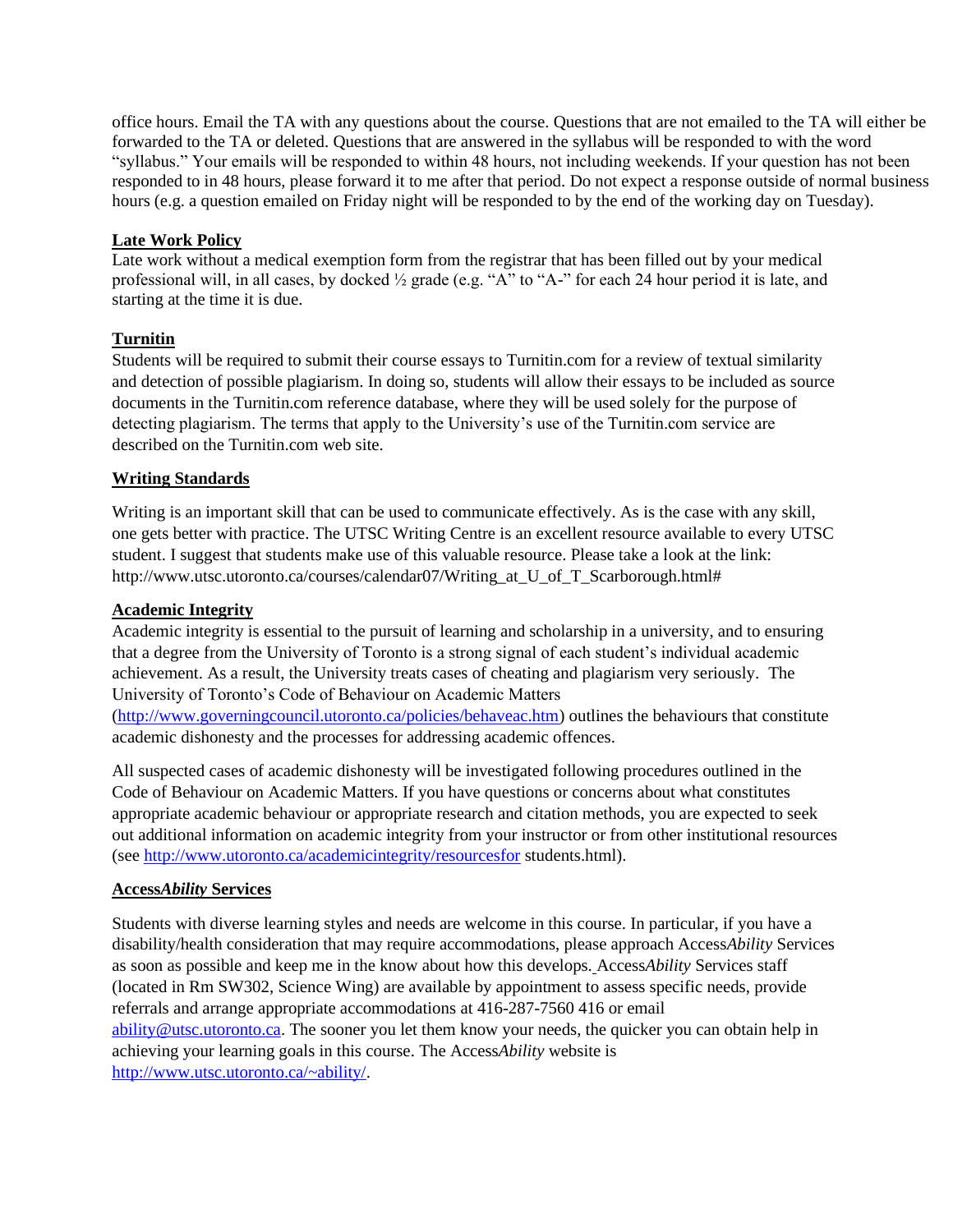**On Grading Curves:** Although typically not done, the professor reserves the right to curve final grades upwards or downwards based on historic curves and averages.

## **Feedback on our Course**

I value and seek your feedback on our course. To that end, I will distribute a mid-term evaluation near the halfway point of the course to hear from you anonymously. This assists me in making any necessary adjustments in my teaching practice for the rest of our time together.

### **Possible Changes to the Syllabus**

Every class is a bit different. As a result unforeseen problems may emerge and we may have to make adjustments to the syllabus as we go. Over the term the syllabus may change. Make sure you are staying up to date on our course site.

### **Statement of Acknowledgement of Traditional Land**

We wish to acknowledge this land on which the University of Toronto operates. For thousands of years it has been the traditional land of the Huron-Wendat, the Seneca, and most recently, the Mississaugas of the Credit River. Today, this meeting place is still the home to many Indigenous people from across Turtle Island and we are grateful to have the opportunity to work on this land.

### **Course Schedule**

**Articles for your article analyses have a double asterisk (\*\*) in front of them** (if you write an article analyses for an article that does not a double asterisk in front of it the score will be zero)

| <b>Date</b>      | <b>Assignments</b>                                                     | <b>Tutorial</b> |
|------------------|------------------------------------------------------------------------|-----------------|
| Sep 3            | N/A                                                                    | N <sub>0</sub>  |
| Welcome to the   |                                                                        |                 |
| Course           |                                                                        |                 |
| Sep $10$         | -Mills, C. Wright. 1959. "The Promise", excerpted from The             | Yes             |
| How to think     | Sociological Imagination. Oxford University Press.                     |                 |
| Structurally     | -Cottom, Tressie McMillan. 2019. "I Was Pregnant and in Crisis. All    |                 |
|                  | the Doctors and Nurses Saw Was an Incompetent Black Woman."            |                 |
|                  | Time Magazine (excerpted from Thick: And Other Essays, The New         |                 |
|                  | Press)                                                                 |                 |
| Sep 17           | **Granovetter, M.S., 1973. "The Strength of Weak Ties." American       | Yes             |
| How to Get a Job | Journal of Sociology, 78(6): 1360-1380.                                |                 |
|                  | - Erickson, B., 2003. "Social Networks: The Value of                   |                 |
|                  | Variety." Contexts, 2(1), pp.25-31.                                    |                 |
| Sep 24           | **Burt, R.S., 2004. "Structural Holes and Good Ideas." American        | Yes             |
| How to Have      | Journal of Sociology: 110(2): 349-399.                                 |                 |
| Good Ideas       | **Pager, D., 2016. "Are Firms that Discriminate More Likely to go out  |                 |
|                  | of Business?" Sociological Science, 3: 849-859.                        |                 |
| Oct 1            | ** Quillian, L., Heath, A., Pager, D., Midtbøen, A.H., Fleischmann, F. | Yes             |
| How to Look to   | and Hexel, O., 2019. "Do Some Countries Discriminate More than         |                 |
| What People Do   | Others? Evidence from 97 Field Experiments of Racial Discrimination    |                 |
| More Than What   | in Hiring." Sociological Science, 6: 467-496.                          |                 |
| They Say.        | **Kang, S.K., DeCelles, K.A., Tilcsik, A. and Jun, S., 2016.           |                 |
|                  | "Whitened Resumes: Race and Self-Presentation in the Labor             |                 |
|                  | Market." Administrative Science Quarterly, 61(3): pp.469-502.          |                 |
|                  |                                                                        |                 |